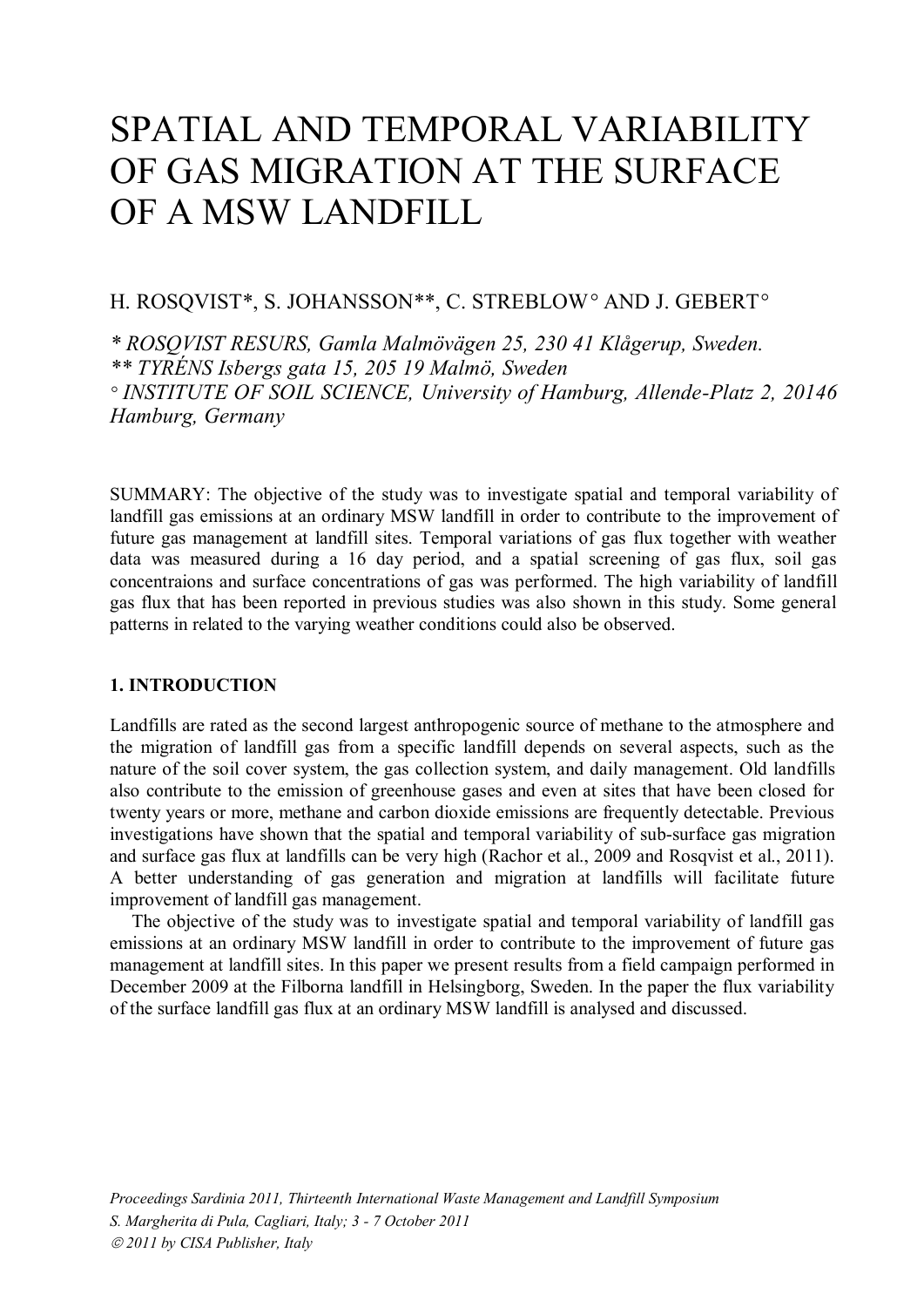## **2. METHODOLOGY**

In a test field area of approximately 250  $m^2$ , spatial and temporal surface flux as well as soil gas composition was investigated (Fig. 1). The test field was divided into 8 rows, which were subdivided into 5 columns, yielding a total of 40 positions, five of which were not used as the soil was inundated (left corner in Fig. 1). For the spatial variability investigation, screening of surface CH<sup>4</sup> concentrations, emission measurements and analysis of soil gas concentration was performed on 35 positions during two days in December 2009. Surface CH<sup>4</sup> concentrations were measured using a mobile flame ionization detector (FID) connected to an aluminium tube with a funnel. Emissions were determined using a static open chamber connected to an FID which was programmed to record the CH<sub>4</sub> concentration in the chamber once per minute.  $CO<sub>2</sub>$ concentrations in the chamber were automatically recorded using a diffusion-based infrared  $CO<sub>2</sub>$ analyzer by TSI. The soil gas composition at 20 cm depth was measured using a mobile soil gas probe that consisted of an aluminium tube (7 mm inner diameter) rammed into the soil and closed with a rubber septum. Samples were taken through the septum with a syringe and a needle, samples were taken and directly measured with a biogas-analyzer detecting  $CH_4$ ,  $CO_2$ and  $O<sub>2</sub>$ .

The temporal variability of  $CH_4$  and  $CO_2$  emissions were determined using static chamber measurements in four plots, A-D, for almost 16 days during the period November 29 to December 17 (Fig. 1). The static chamber was connected to the sample gas inlet and outlet of an NDIR gas analyser (Siemens, Ultramat 23) via plastic tubes. The concentrations of  $CH_4$  and  $CO_2$ were analysed continuously with infrared technology, and manually read on the instrument display in one minute intervals.



Figure 1. Plan of the test field area showing spatial and temporal gas flux measurement points and points for soil moisture sensors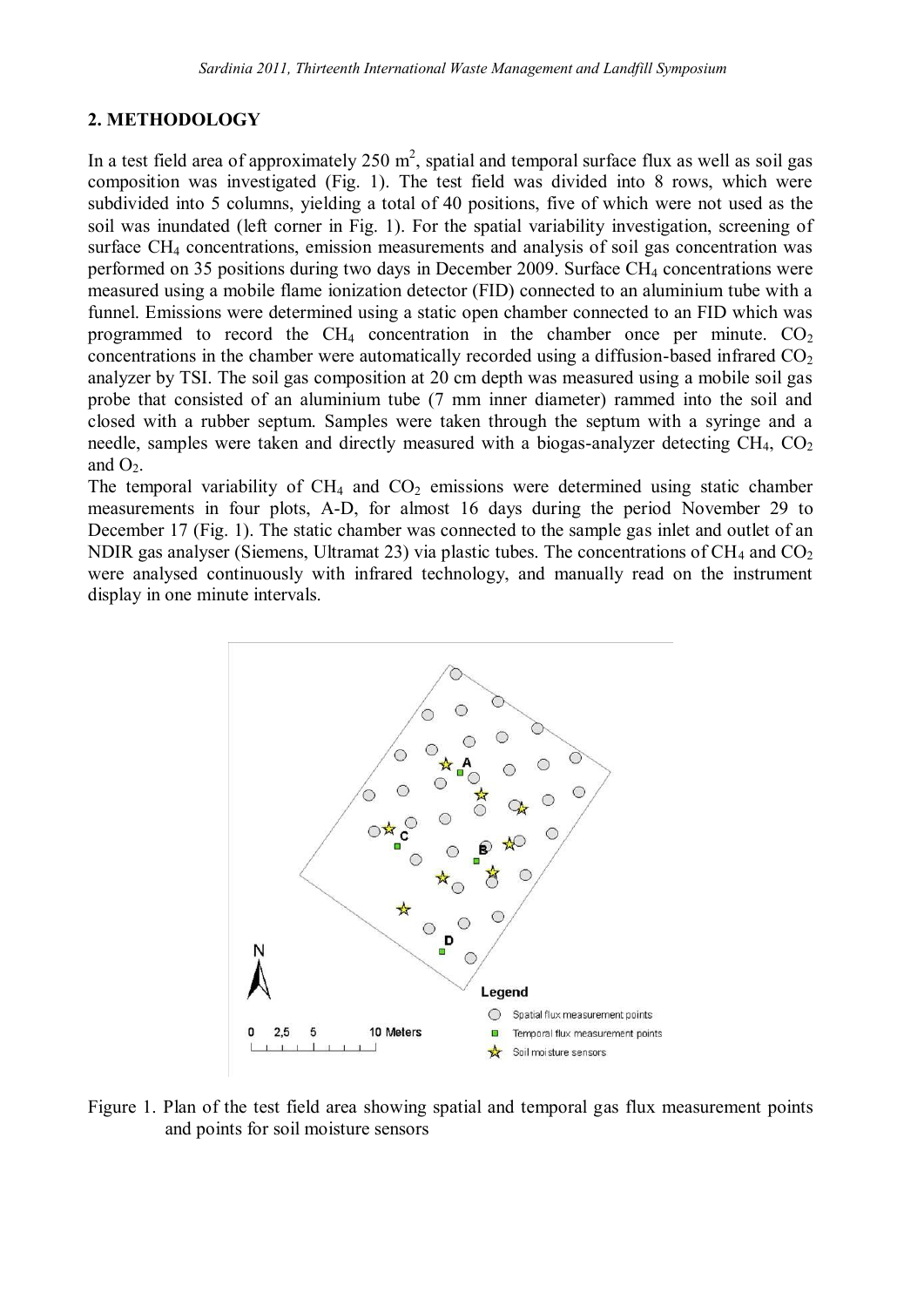In addition to gas flux measurements also air pressure, precipitation, soil temperature (5 cm depth below soil surface) and air temperature were logged at a weather station in the vicinity of the investigation area. Six soil moisture sensors (Delta-T Devices, SM2000) connected to a logger (Delta-T Devices, DL6) measured soil moisture at 5 cm depth (Fig. 1).

## **3. RESULTS**

#### **3.1 Weather data**

The weather conditions varied strongly during the field campaign, from November 29 to the December 17. During December 1 to December 3, the soil was frozen; thereafter the soil temperature increased and the soil began to thaw. In figure 2, recorded soil temperature and air pressure are shown. Since high air pressure is related to clear cloudless weather, the air temperature often decrease at higher air pressure during winter. The soil temperature dropped from time to time below 0 ºC from December 12 and onwards.

From December 15 it began to snow, and on December 16 the investigation area was partly covered with a thin snow cover. At December 17 the investigation area was completely covered with a thick layer of snow. In figure 3, precipitation and soil moisture from one of the six sensors is shown. Two major rain events (December 7 and December 10) had a significant impact on the soil moisture. The precipitation during December 16 was in the form of snow. The recorded soil moisture data was disturbed during the periods of frozen soil and was therefore removed from the data set.



Figure 2. Air pressure and soil temperature measured at the weather station during the investigation period, with the timing of special weather events marked (i.e., frozen soil and snow fall resulting in snow cowered area)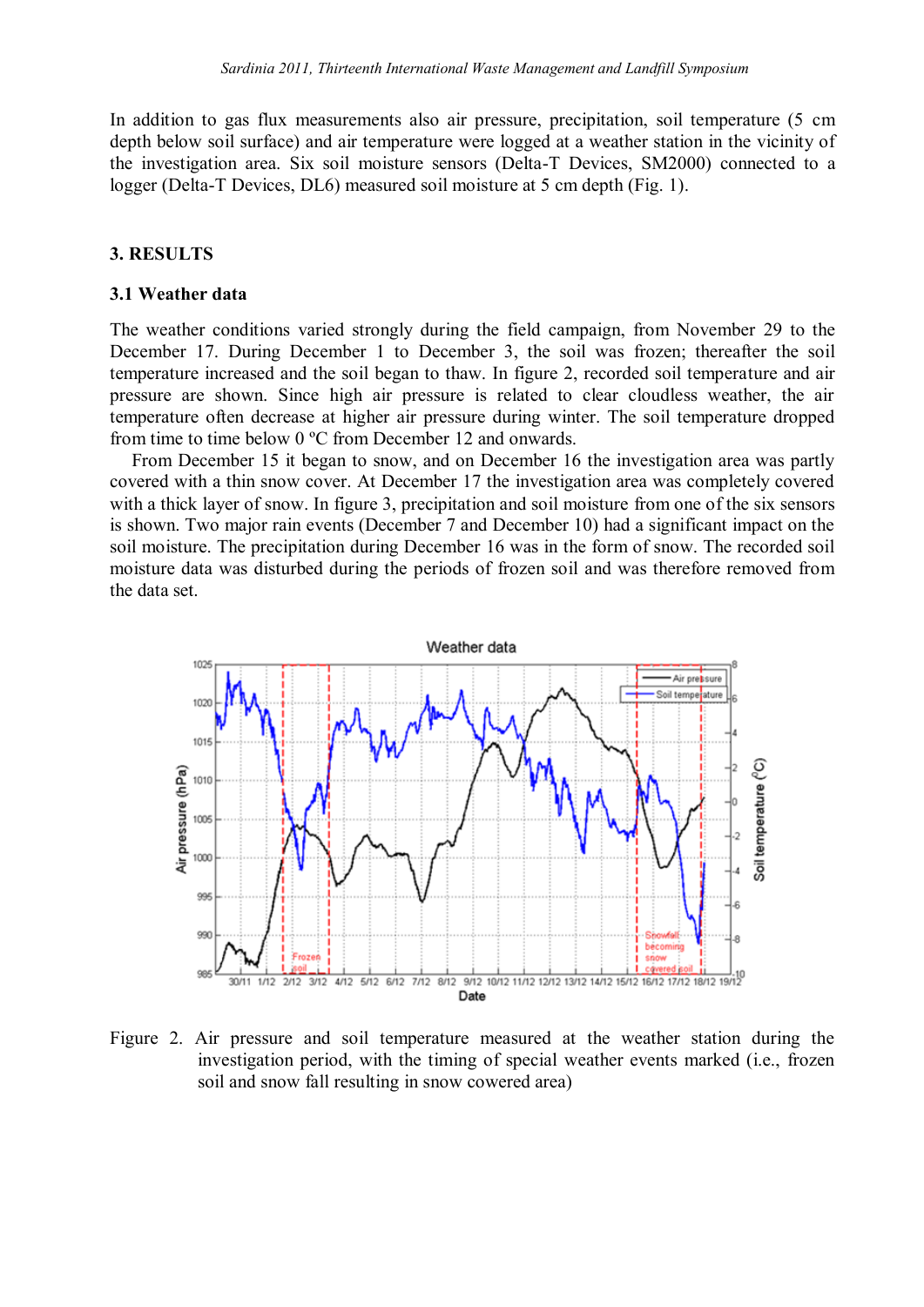

Figure 3. Precipitation measured at the weather station and soil moisture data during the investigation period, with the timing of special weather events marked

### **3.2 Spatial distribution of gas flux**

The screening of surface CH<sub>4</sub> concentrations showed high spatial variability (data not shown) and high emission rates in a limited area located at  $Y=0-8$  m and  $X=0-10$  m (Fig. 4). The pattern of emissions on the two days when measurements for spatial distribution was performed (December 2 and 3) remained roughly similar, but the magnitude of  $CH_4$  emissions from the same spot varied by a factor of 0.4 to 5.1 (Fig. 4), indicating strong temporal variability on the time scale of days.



Figure 4. Results of the screening of surface CH<sub>4</sub> flux from December 2 and 3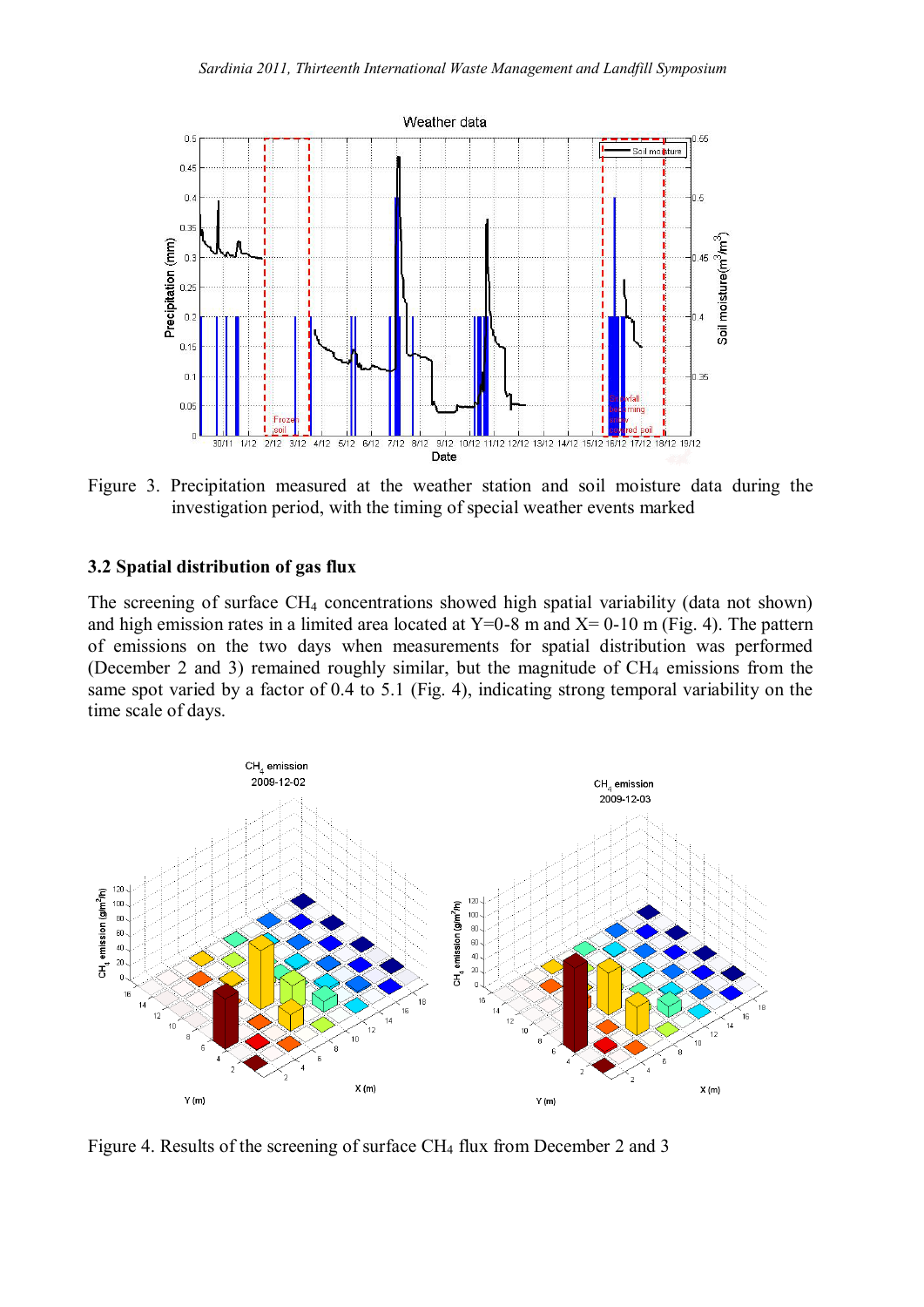

Figure 5. Results of the screening of soil CH<sub>4</sub> and  $O_2$  concentrations in 20 cm depth on December 3.

The screening of gas composition at 20 cm depth also indicated a spatial variability (Fig 5). However, the CH<sub>4</sub> concentrations (Fig. 5, left) differed from the observed CH<sub>4</sub> emission pattern (Fig. 4). This indicates that the factors governing soil gas composition and those governing emission may not be the same or that processes such as methane oxidation and/or soil respiration are effective in the top 20 cm of the soil.

Another possible explanation is that the soil surface has a very low permeability at certain locations, which prevents gas leakage from the soil even though the gas concentration below the soil surface is high. The frozen soil conditions during the December 2 and 3 could be a probable explanation to a constrained permeability through the soil surface.

A comparison between soil CH<sub>4</sub> and  $O_2$  concentrations (Fig. 5) indicate that the oxygen level is often low where the methane concentration is high. Thus, these two screenings complement each other and provide a rough picture of the locations of aerobic versus anaerobic soil environments in the investigation area.

#### **3.3 Temporal variations of gas flux**

The results of the long-term measurements in four plots (Fig.1; A-D) showed high temporal gas flux variability. Table 1 shows summarizing statistics for the temporal flux measurements of CH<sup>4</sup> and  $CO<sub>2</sub>$ . Plot B, C and D showed roughly similar gas flux levels varying from very low flux rates to over 120 g/m<sup>2</sup>/h of CO<sub>2</sub>, whereas in plot A, both CH<sub>4</sub>- and CO<sub>2</sub>-fluxes were very low during the whole measuring period. The median value of 0.00  $g/m^2/h$  at plot A shows that there was no CH<sub>4</sub>-flux at this location during most of the measurement period. The negative minimum value of  $CH_4$ -flux is probably a result of the absence of  $CH_4$ -flux and a simultaneous positive  $CO<sub>2</sub>$ -flux; an increase in  $CO<sub>2</sub>$ -concentration in the static chamber, then result in a relative decrease of CH<sub>4</sub>-concentration.

The gas flux variability in the data sets from plots B, C and D expressed as standard deviation ranged between 1.47 to 2.14, showing a high and relatively similar level, whereas the variability in plot A was very low, 0.07 (Table 1). Thus, plot A differs from the other measurement plots, both in absolute flux values and in the spreading of the data.

Below, flux measurements at plots A to D are presented and the characteristics of each of the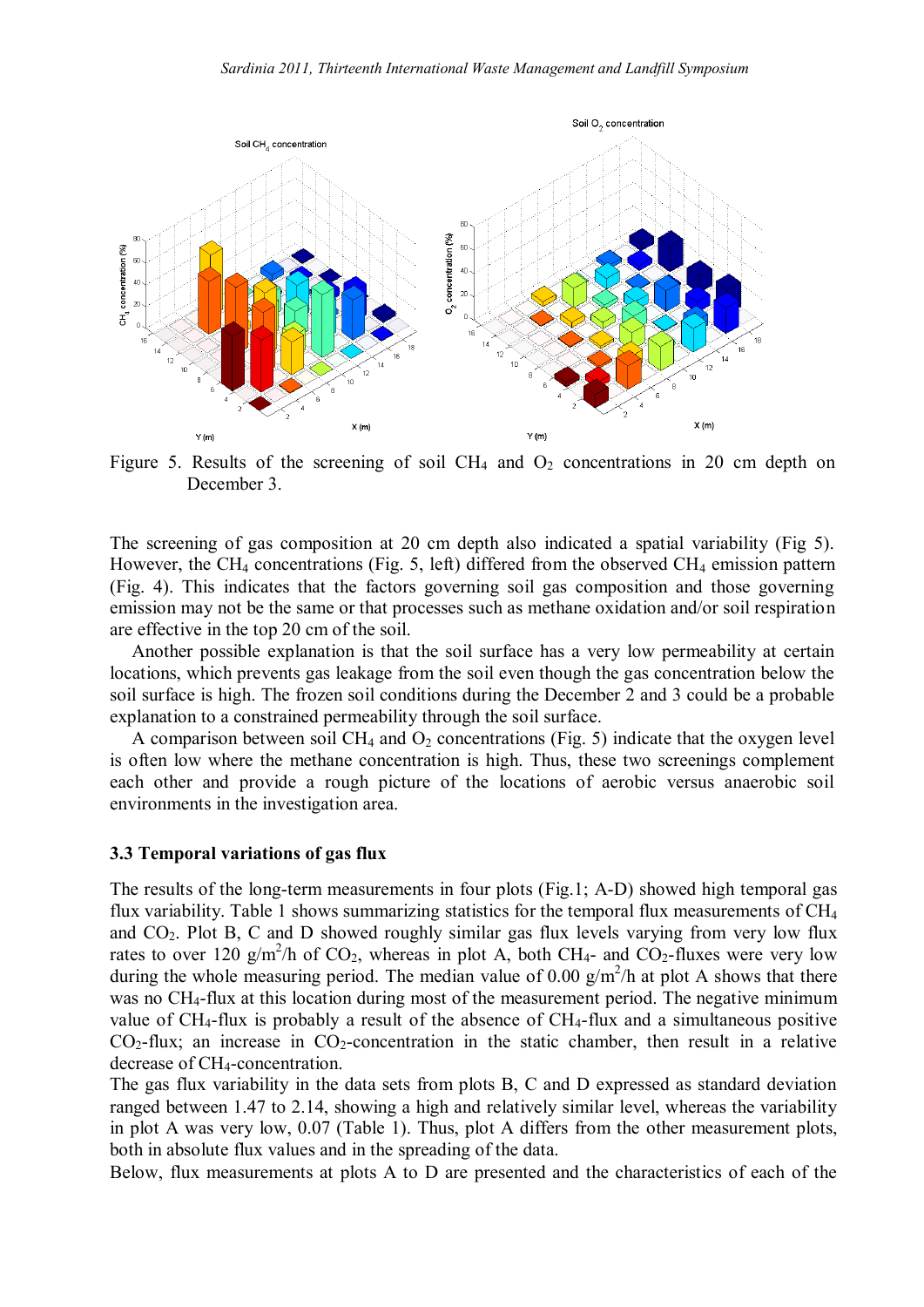plots are analysed and described. Figure 6 shows that the  $CH_4$  fluxes at plot A were very low (almost zero) during the period from November 29 to December 10, and during the period December 10 – December 15 increasing CH<sub>4</sub> fluxes were measured. Also the CO<sub>2</sub>-fluxes at plot A were very low during the period of measurements, but did not show the same pattern as the CH4-fluxes.

In contrast to plot A, the variations of the  $CH_{4}$ - and  $CO_{2}$ -fluxes showed similar patterns at plot B (Fig. 7). The fluxes were also approximately a factor 20 times larger, compared to plot A. Particularly high values were measured at three different occasions; during December 2 when the soil was frozen, during December 5 and during December 15 – December 16.

The mean value of the fluxes measured at plot C were in the same order of magnitude as plot B (Table 1), but the pattern of the variations differed (Fig. 8). At Plot C, the CH<sub>4</sub>-fluxes were most often below  $40g/m^2/h$  during the first five days of the measurement period where after the variation became larger during the December 7 to December 12. The maximum value of both CH<sub>4</sub>- and CO<sub>2</sub>- flux was measured during December 10. During the last three days, the CH<sub>4</sub>fluxes seemed to stabilize again at approximately 20-60g/m<sup>2</sup>/h.

Figure 9 shows the fluxes measured at plot D. The variation of the fluxes shows a relatively clear

|                | $\boldsymbol{A}$<br>$(g/m^2/h)$ |                 | $\boldsymbol{B}$<br>$(g/m^2/h)$ |                 | $\overline{C}$<br>(g/m2/h) |                 | $(g/m^2/h)$     |                 |
|----------------|---------------------------------|-----------------|---------------------------------|-----------------|----------------------------|-----------------|-----------------|-----------------|
|                |                                 |                 |                                 |                 |                            |                 |                 |                 |
|                | CH <sub>4</sub>                 | CO <sub>2</sub> | $CH_4$                          | CO <sub>2</sub> | CH <sub>4</sub>            | CO <sub>2</sub> | CH <sub>4</sub> | CO <sub>2</sub> |
| Mean value     | 0.33                            | 1.33            | 20.6                            | 35.5            | 25.4                       | 35.9            | 16.7            | 29.6            |
| Std. deviation | 0.07                            | 0.10            | 1.91                            | 3.45            | 2.14                       | 3.00            | 1.47            | 2.64            |
| Median value   | 0.00                            | 1.05            | 14.8                            | 25.1            | 21.6                       | 28.3            | 11.5            | 20.4            |
| Min value      | $-0.08$                         | 0.00            | 0.00                            | 0.00            | 0.00                       | 0.00            | 0.00            | 0.00            |
| Max value      | 4.32                            | 5.11            | 78.9                            | 143.5           | 98.4                       | 123.4           | 75.7            | 123.4           |

Table 1. Summarizing statistics from temporal measurements of  $CH_{4}$ - and  $CO_{2}$ -flux



Figure 6. Result of gas flux measurements ( $CH_4$  and  $CO_2$ ) at plot A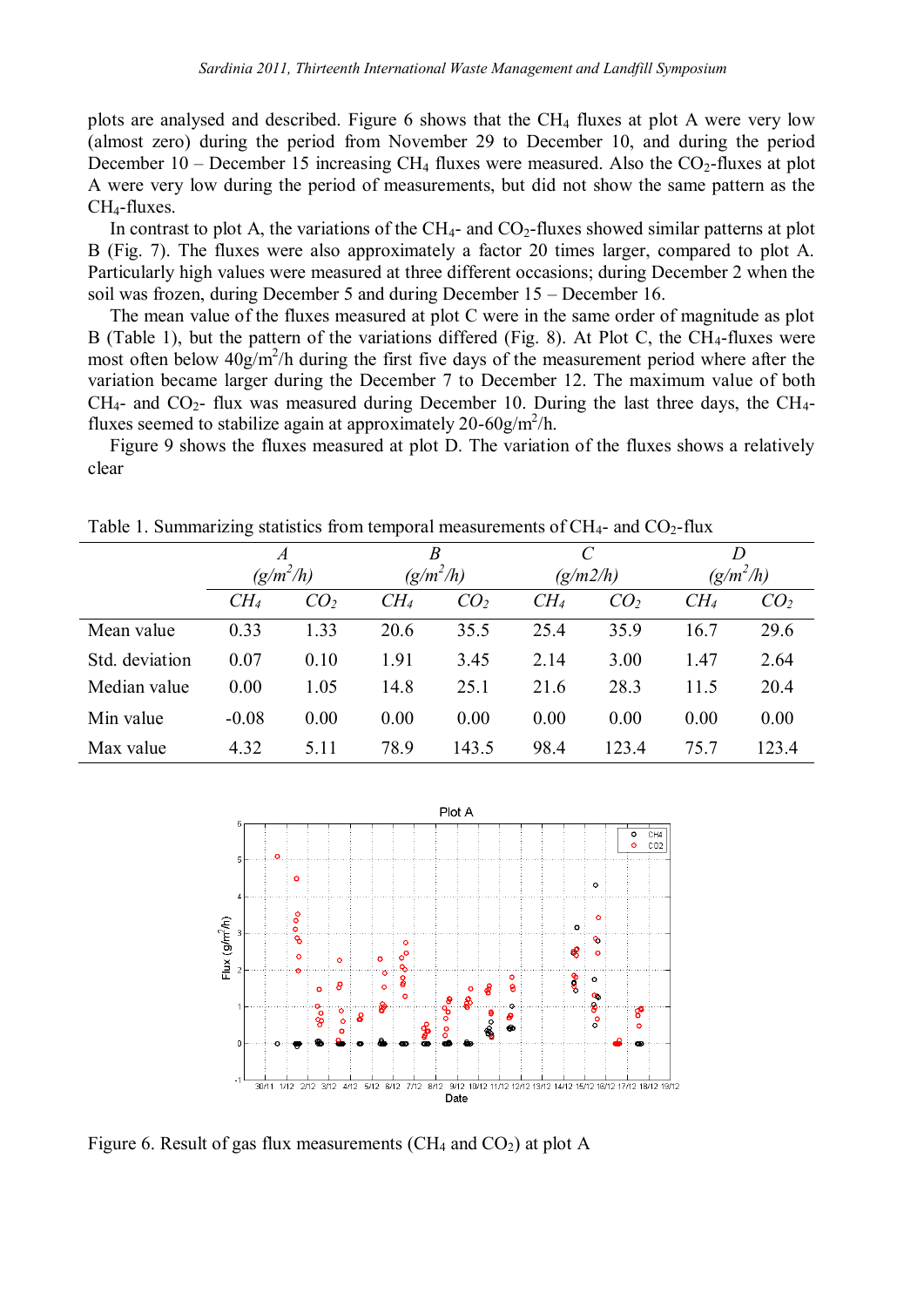trend, with CH<sub>4</sub>-fluxes almost constantly below  $20g/m^2/h$  from December 1 to 9. From December 10 to 15 both CH<sub>4</sub>- and CO<sub>2</sub>-fluxes becomes noticeably higher, where after they suddenly decline during December 16 to 17.

During the period of measurements for determination of temporal variability highly variable CH<sup>4</sup> and  $CO<sub>2</sub>$  fluxes were measured and few general patterns in the variations of gas flux could be observed at the four measurement plots, except for a general decline of the flux rate during the end of the measurement period. At December 16, the fluxes were close to zero at measurement plots A and D, and at December 17, the fluxes were close to zero at all measurement plots. Since there was a snow cover built up during that period it is suggested that the snow cover prevented gas emissions to the atmosphere. At measurement plot C, high fluxes were measured after the major rain events during December 7 and December 10. At December 10, maximum flux of both CH<sup>4</sup> and CO<sup>2</sup> were measured also at plot D.



Figure 7. Result of gas flux measurements ( $CH_4$  and  $CO_2$ ) at plot B



Figure 8. Result of gas flux measurements ( $CH<sub>4</sub>$  and  $CO<sub>2</sub>$ ) at plot C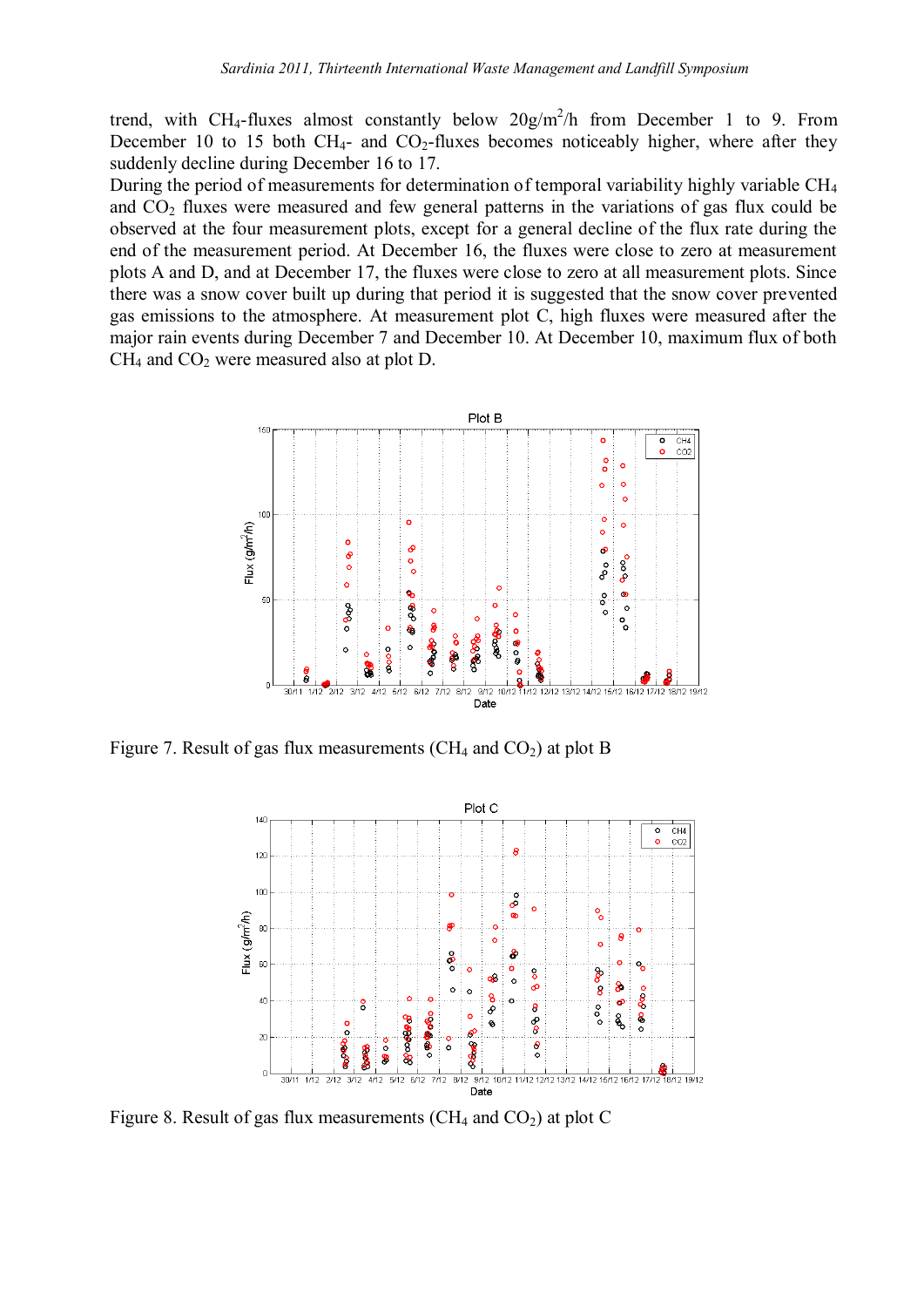

Figure 9. Result of gas flux measurements  $(CH<sub>4</sub>$  and  $CO<sub>2</sub>)$  at plot D

## **4. DISCUSSION**

The high variability of landfill gas flux, that has been reported in previous studies (e.g., Rachor et al., 2009), was also shown in this study. Spatial as well as temporal variability was clearly shown in the measurements and it was concluded that some common features in the spatial and temporal variability was shown in the area located at  $Y = 0.8$  m and  $X = 0.10$  m (Fig. 4) at December 2 and December 3. The temporal measurements of gas flux also showed an agreement with the soil gas concentrations (Fig. 5), assuming that the pattern of the soil gas composition is relatively constant throughout the measurement period. At plots C and D relatively low fluxes were measured during December 2 and December 3, but the overall mean values of these plots were high. A comparison between Fig. 5 (left), the locations of the temporal flux measurement plots in Fig.1 and the mean values in Table 1 suggest an agreement between soil gas composition and long-term gas flux.

At plot A, both  $CO<sub>2</sub>$ - and CH<sub>4</sub>-fluxes were very low which can be the result of either a lowpermeable soil surface or low gas concentrations in the soil at 20 cm depths. The screening of soil gas concentration indicates  $O_2$  presence and a relatively low CH<sub>4</sub> concentration in that part of the test field, which suggests that the soil 20 cm below the soil surface was in contact with the atmosphere and hence conditions were favourable for methanotrophic activity. Aerobic conditions in the soil would explain why only  $CO<sub>2</sub>$ -fluxes were detectable during November 30 to December 9 at Plot A. After the larger rain event during December 10, CH<sub>4</sub>-fluxes start to appear at plot A, albeit of low magnitude compared to the other plots. This suggests that the rate of methane oxidation in the soil decreased as a consequence of less oxygen in the soil after the intense precipitation event.

The mean values of the fluxes were in the same order of magnitude at plots B, C and D but the pattern of the variations differed between the plots. The particular high fluxes measured at plots C and D after the major rain events during December 7 and December 10 are likely a response to pressure build up due to infiltrating water. A similar pattern was seen at the same landfill during field measurements in August 2008 (Johansson et al., 2011).